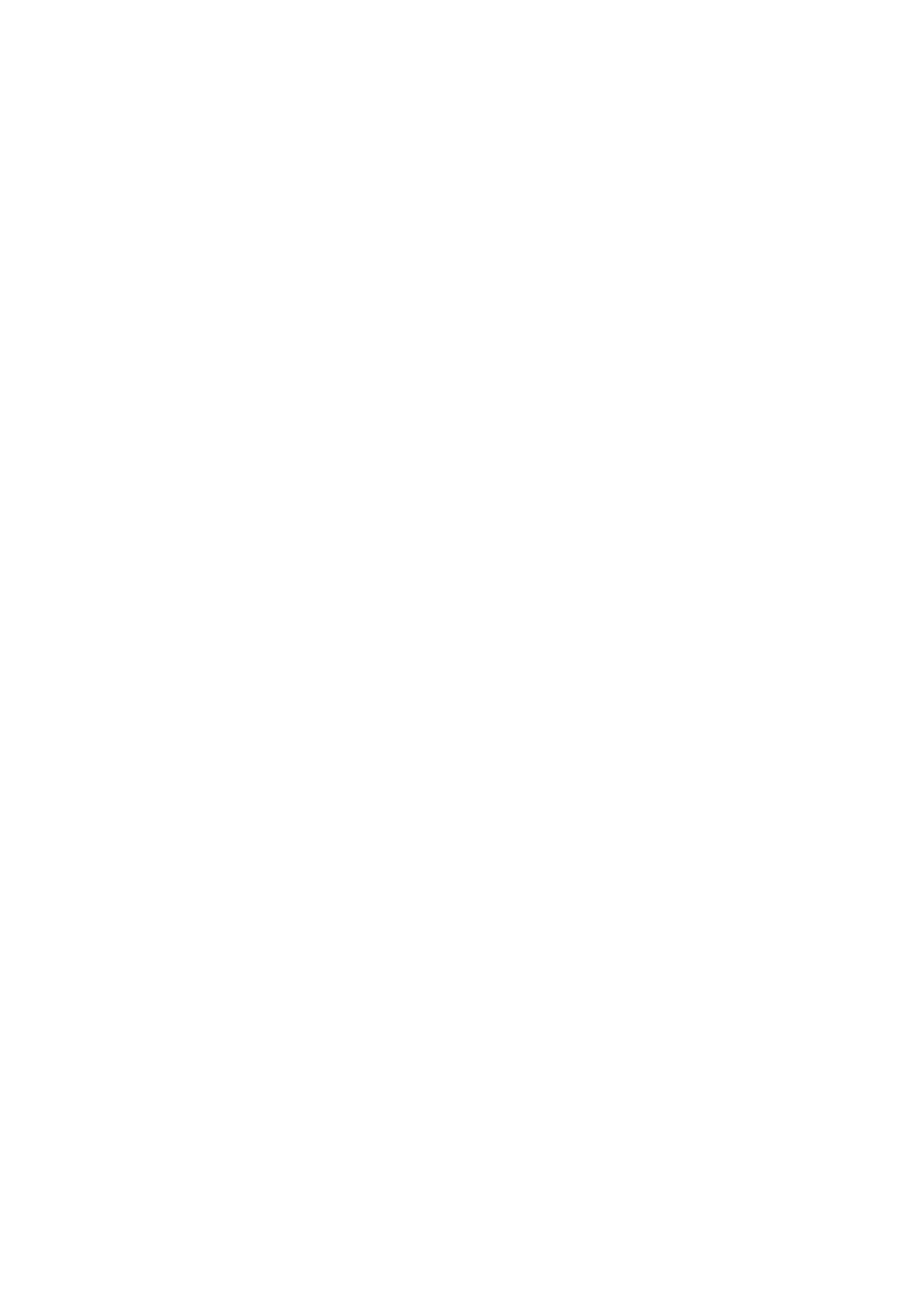# **Table of Contents**

| 1           |                                                        |
|-------------|--------------------------------------------------------|
| $\mathbf 2$ | User Groups and Access Rights  6                       |
| 3           |                                                        |
| 3.1         | The icons used in Sunny Explorer und Sunny WebBox with |
| 3.2         | Icons used in Sunny Beam with Bluetooth 8              |
| 4           |                                                        |
| 4.1         |                                                        |
| 4.2         |                                                        |
| 4.2.1       |                                                        |
| 4.2.2       |                                                        |
| 4.2.3       |                                                        |
| 4.2.4       |                                                        |
| 4.3         |                                                        |
| 4.3.1       |                                                        |
| 4.3.2       |                                                        |
| 4.3.3       |                                                        |
| 4.4         |                                                        |
| 4.4.1       | Recommendations for Assigning Passwords  12            |
| 4.4.2       |                                                        |
| 5           | Protecting your PV Plant from Unauthorized Access  13  |
| 6           | SMA Grid Guard  14                                     |
| 6.1         | SMA Grid Guard Parameters 14                           |
| 6.2         | Requesting an SMA Grid Guard Code  14                  |
| 6.3         | Entering the SMA Grid Guard Code  14                   |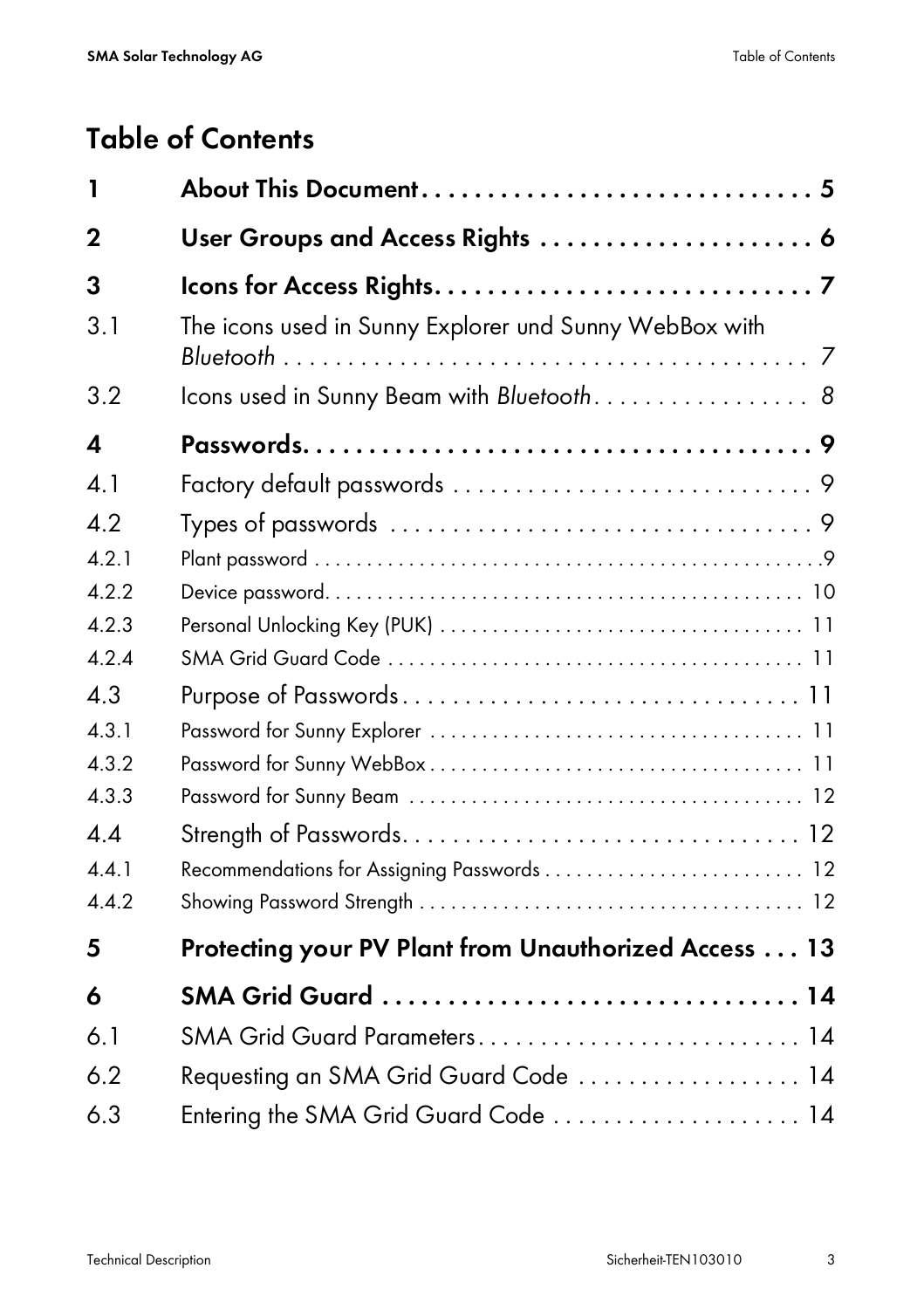| 7   | Choosing a Plant Password  15                           |
|-----|---------------------------------------------------------|
| 7.1 | Permissible Characters for Passwords 15                 |
| 7.2 | Choosing a Plant Password with Sunny Explorer 15        |
| 7.3 | Choosing a Plant Password via Sunny WebBox  16          |
| 8   | Adding New Devices to a Bluetooth PV Plant  17          |
| 8.1 | Using Sunny Explorer to Add Devices to a Bluetooth      |
| 8.2 | Using Sunny WebBox to Add Devices to a Bluetooth        |
| 9   | Logging into a Bluetooth PV Plant without a Password 19 |
| 10  |                                                         |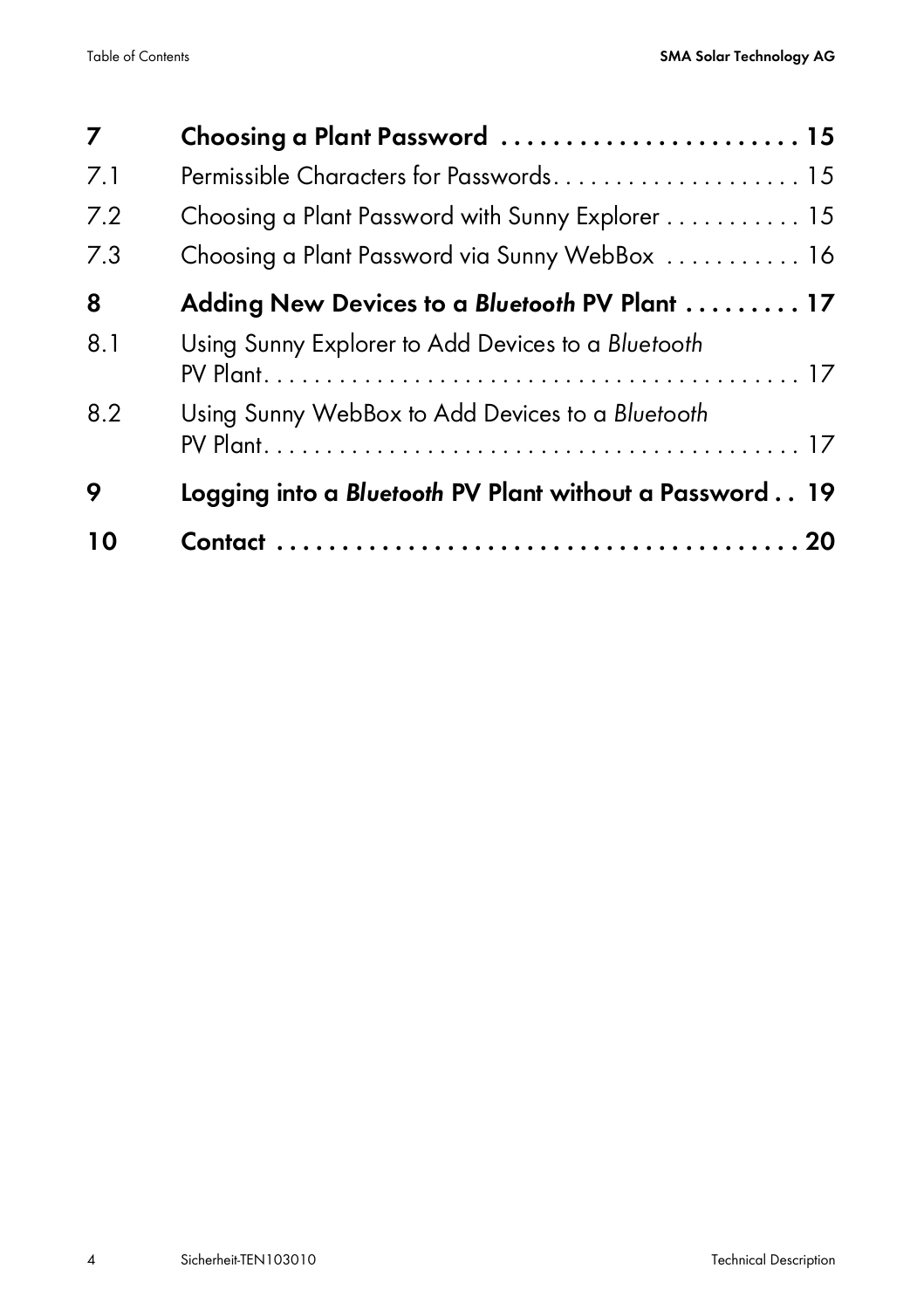# <span id="page-4-0"></span>**1 About This Document**

Every plant operator must have the ability to monitor their PV plant (photovoltaic plant) and access the devices of their PV plant. For security reasons, however, only qualified electricians are allowed to set or change the parameters of your plant. SMA Solar Technology AG has therefore set up two user groups, "user" and "installer", with different access rights for logging into devices. This measure helps ensure the operating reliability of your PV plant.

SMA Solar Technology AG strongly recommends choosing a separate plant password for each user group ("user" and "installer") and making sure each plant password is valid for all the devices of your PV plant. Setting up the plant passwords in this manner means that you, as the plant operator, only have to manage 1 password for each user group and also ensures that the devices of your PV plant can communicate with each other.

This document contains information on the following topics:

- User groups and their access rights to the PV plant
- Types of passwords
- Strength of passwords
- **SMA Grid Guard**
- Setting up a plant password
- Adding new devices to a PV plant
- Procedure for lost passwords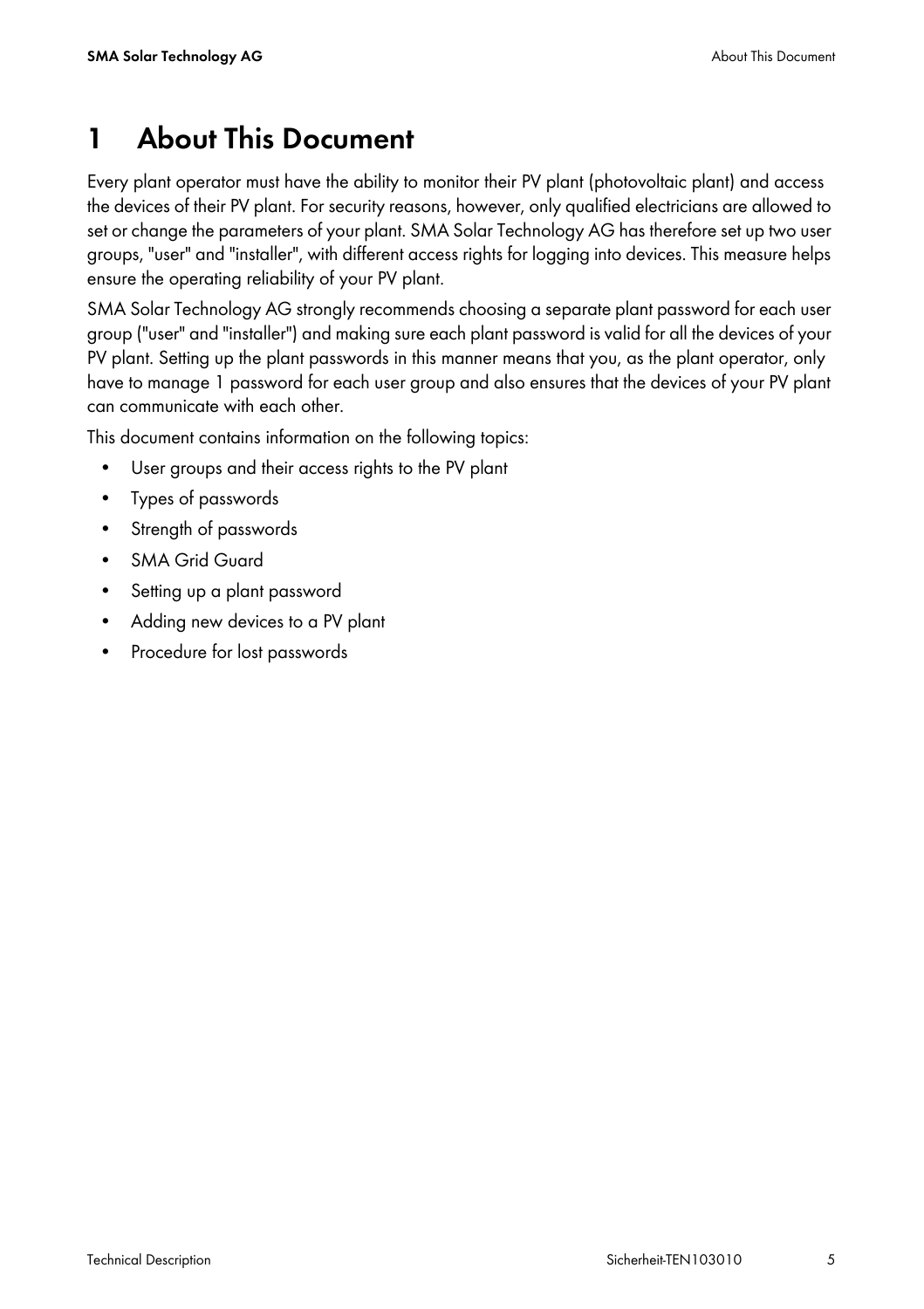# <span id="page-5-0"></span>**2 User Groups and Access Rights**

SMA Solar Technology AG prompts you to choose between two user groups when logging into a device:

- "User"
- "Installer"

The following table shows which access rights each user group has to the devices of your PV plant:

| <b>User Group</b> | <b>Access Rights</b>                                                                                                     |  |  |  |
|-------------------|--------------------------------------------------------------------------------------------------------------------------|--|--|--|
| "User"            | View information such as instantaneous values and<br>parameter settings                                                  |  |  |  |
|                   | Change basic display settings in the user interface of Sunny<br>Explorer or Sunny WebBox (e.g., plant name, device name) |  |  |  |
|                   | Choose a plant password for the "user" user group                                                                        |  |  |  |
| "Installer"       | View information such as instantaneous values and<br>parameter settings                                                  |  |  |  |
|                   | Select and modify plant parameters                                                                                       |  |  |  |
|                   | Choose the plant password for the "installer" user group<br>٠                                                            |  |  |  |
|                   | Choose a plant password for the "user" user group                                                                        |  |  |  |
|                   | When the SMA Grid Guard code is entered<br>(see section 4.2.4 "SMA Grid Guard Code", page 11):                           |  |  |  |
|                   | Change SMA Grid Guard parameters                                                                                         |  |  |  |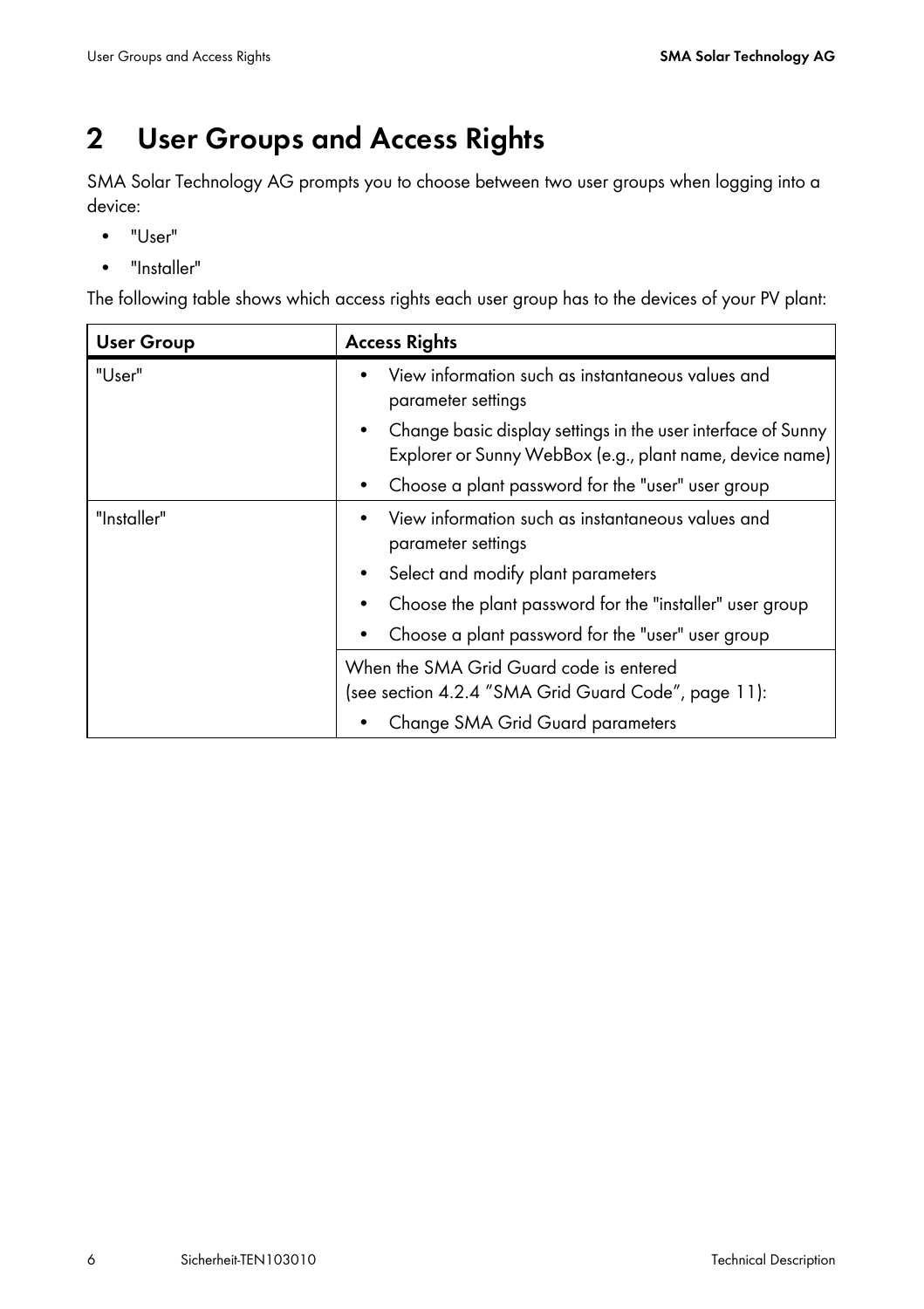# <span id="page-6-0"></span>**3 Icons for Access Rights**

#### <span id="page-6-1"></span>**3.1 The icons used in Sunny Explorer und Sunny WebBox with**  *Bluetooth*

#### **Icons in Plant Tree**

The user interface of both Sunny Explorer and Sunny WebBox display the structure of your PV plant in the form of a tree. The icons in the plant tree indicate what access rights you have to the devices of your PV plant:

| <b>Icon</b>      | Meaning                                                                                                                 |
|------------------|-------------------------------------------------------------------------------------------------------------------------|
| S                | The password you entered matches the password of the device. You have the access<br>rights to the device.               |
| $\sum_{i=1}^{n}$ | The password you entered does not match the password of the device. You do not<br>have the access rights to the device. |

#### **Example: How access rights are shown in the plant tree of Sunny WebBox**



#### **Icon next to SMA Grid Guard parameters**

| Icon | Meaning                                                                                                                                                  |
|------|----------------------------------------------------------------------------------------------------------------------------------------------------------|
| 罗马   | Grid-related plant parameter. To change this parameter, you need to enter the<br>SMA Grid Guard code (see section 4.2.4 "SMA Grid Guard Code", page 11). |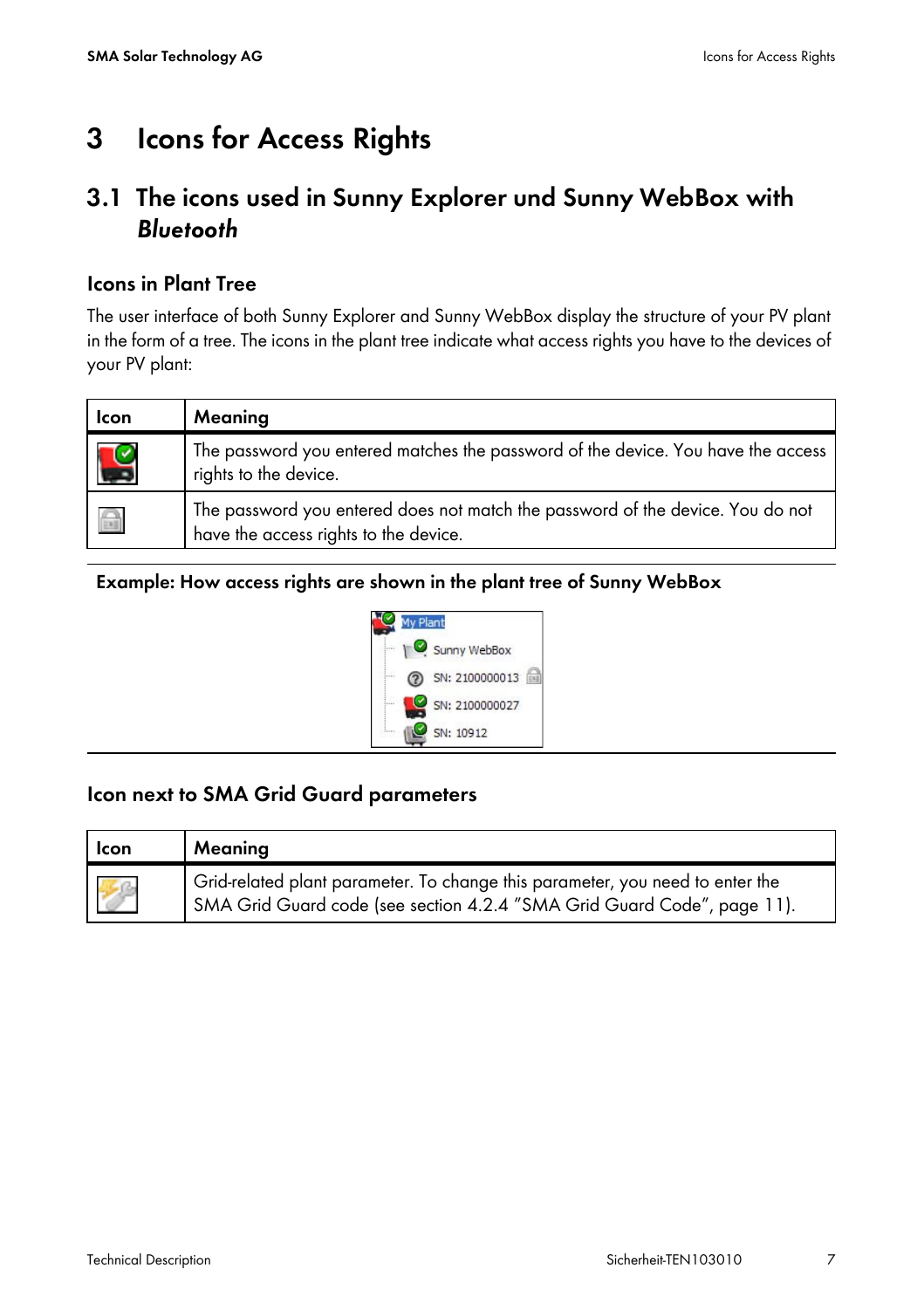## <span id="page-7-0"></span>**3.2 Icons used in Sunny Beam with** *Bluetooth*

To view data from an inverter, Sunny Beam must have the access rights to that inverter. Before Sunny Beam can access an inverter, you must first enter the "user" user group password of the inverter in Sunny Beam. Sunny Beam will display the access rights it has to a particular inverter using the following icons:

| Icon | Meaning                                                                                                                                          |
|------|--------------------------------------------------------------------------------------------------------------------------------------------------|
| ✓    | The password you entered in Sunny Beam matches the password of the inverter.<br>Sunny Beam can display data from the inverter.                   |
| to i | The password you entered in Sunny Beam does not match the password of the inverter.  <br>Sunny Beam is unable to display data from the inverter. |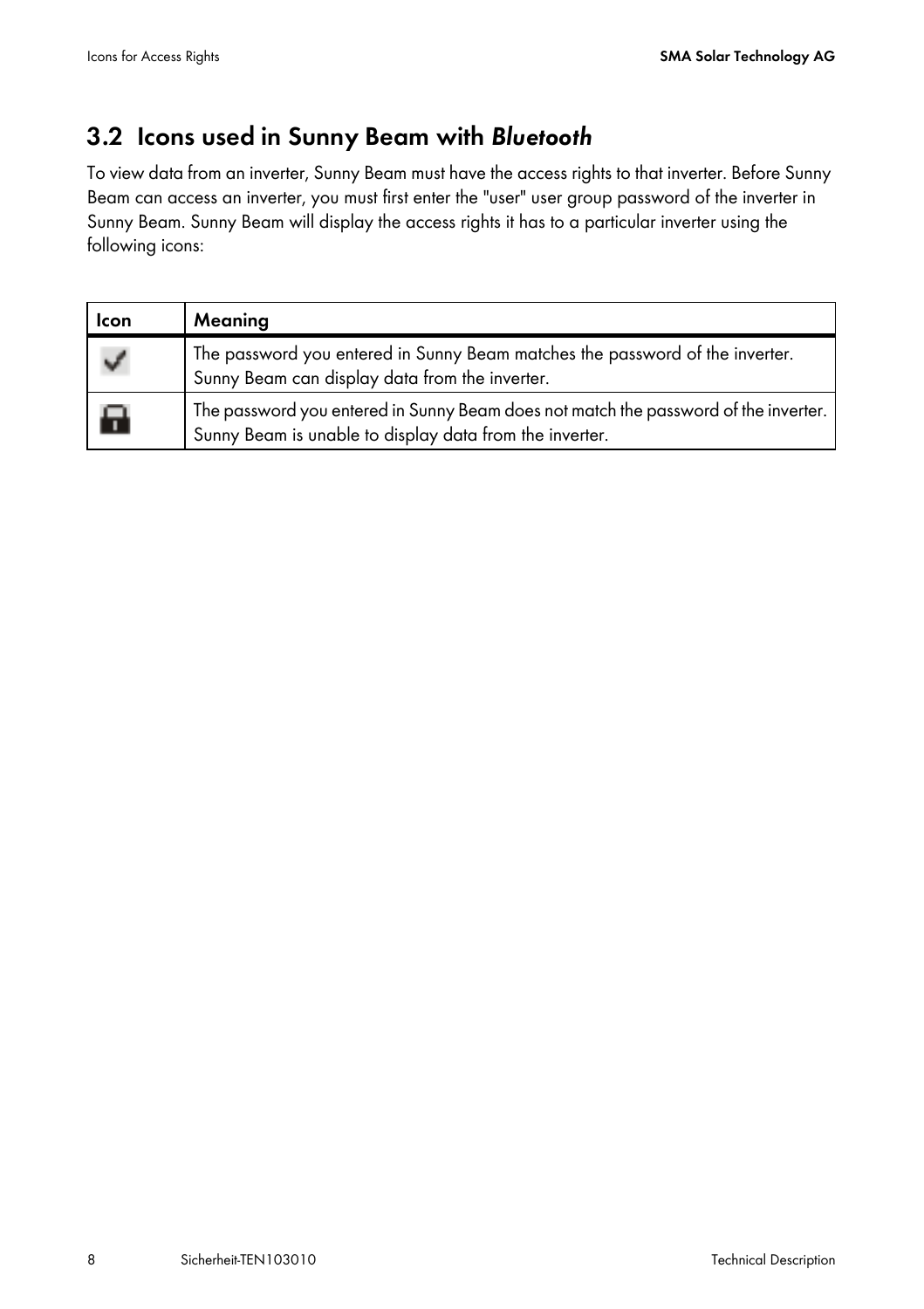# <span id="page-8-0"></span>**4 Passwords**

## <span id="page-8-1"></span>**4.1 Factory default passwords**

All new SMA devices come with the following default passwords:

| User group  | Default password |  |  |
|-------------|------------------|--|--|
| "User"      | 0000             |  |  |
| "Installer" |                  |  |  |

## <span id="page-8-2"></span>**4.2 Types of passwords**

## <span id="page-8-3"></span>**4.2.1 Plant password**

All devices that have the same installer password and NetID are part of one specific plant. Hence, any password that is the same for all the devices of a plant is referred to as the plant password by SMA Technology AG.

You can choose a separate plant password for each user group ("user" and "installer"). If you log into a device such as Sunny WebBox with the plant password, you will be simultaneously logged into all the other devices of the PV plant that have the same password and have the same access rights of your current user group.

SMA Solar Technology AG strongly recommends choosing separate plant password for each user group and making sure the passwords are valid for all the devices of your PV plant. Choosing plant passwords in this manner means that you, as the plant operator, will need only manage 1 parameter for each user group and also ensures that the devices of your PV plant can communicate with each other.

#### **Example: Plant password**

All the devices of your PV system and Sunny WebBoxes have the following passwords:

- "User": 0000
- "Installer": 1111

Log into your Sunny WebBox as an "installer" with the password **1111.**

The plant tree displays all the devices without a lock icon. As an "installer", you have the access rights to all devices.

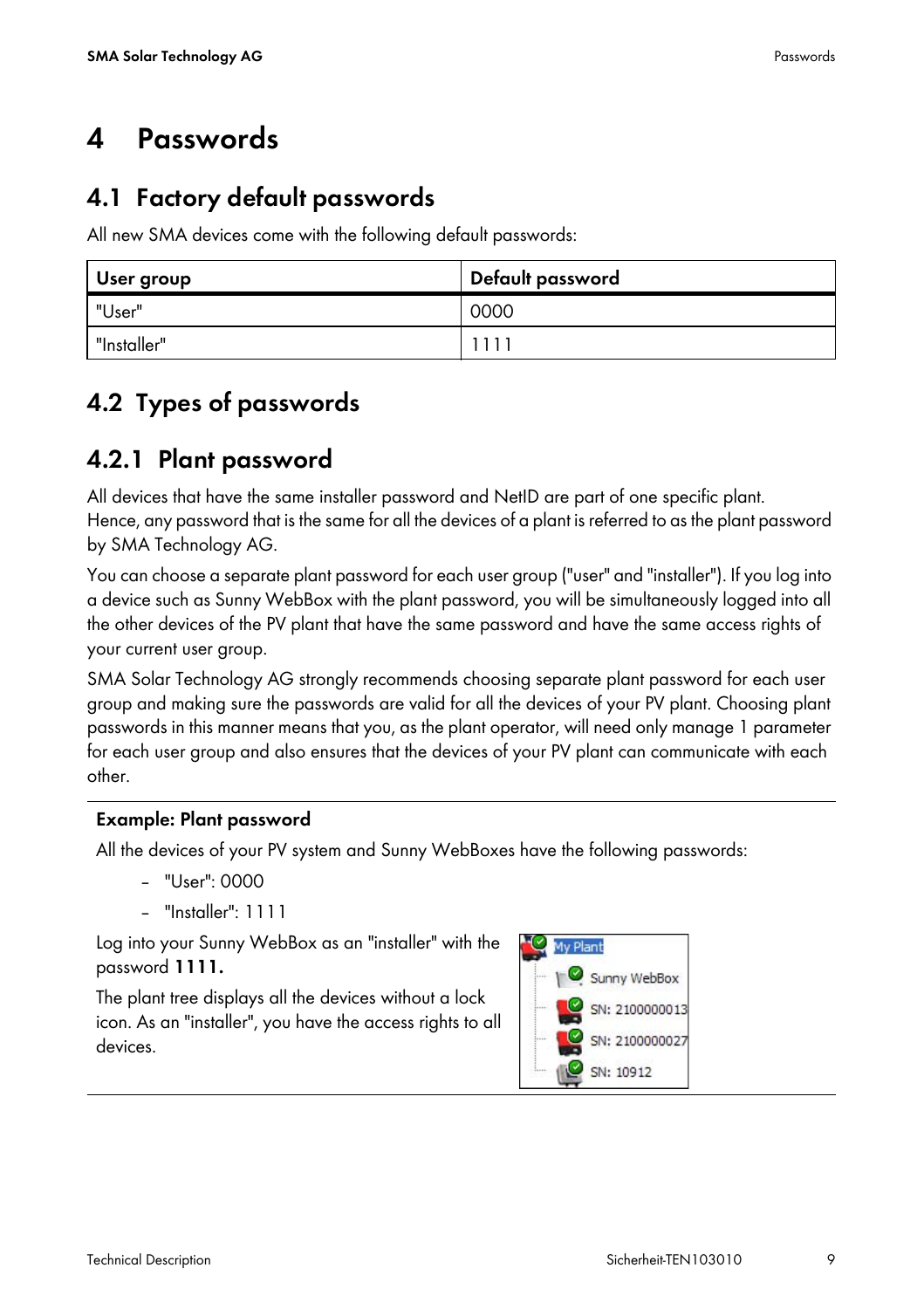## <span id="page-9-0"></span>**4.2.2 Device password**

A password that is only valid for a single device in a PV plant is referred to as a device password by SMA Solar Technology AG. If you log into a device using its device password, then you can only access that particular device.

SMA Solar Technology AG therefore recommends that you avoid using passwords that are only valid for individual devices. Doing so merely makes it more difficult for you to access the devices of your PV plant.

#### **Example 1: Device password**

Device "A" has the following passwords:

- "User": 1234
- "Installer": 5678

The devices "B" and "C" and the Sunny WebBox have the following passwords:

- $-$  "User": 0000
- "Installer": 1111

Log into your Sunny WebBox as an "installer" with the password **1111.**

The plant tree shows that you have access rights to the devices "B" and "C". Device "A", however, is displayed with a lock icon. You do not have access rights to device "A".



#### **Example 2: Device password**

Device "A" and the Sunny WebBox have the following passwords:

- "User": 1234
- "Installer": 5678

Devices "B" and "C" have the following passwords:

- "User": 0000
- "Installer": 1111

Log into your Sunny WebBox as an "installer" with the password **5678.** The plant tree indicates that you have access rights to device "A".

The devices "B" and "C" are displayed with a lock icon. You do not have access rights to devices "B" and "C".

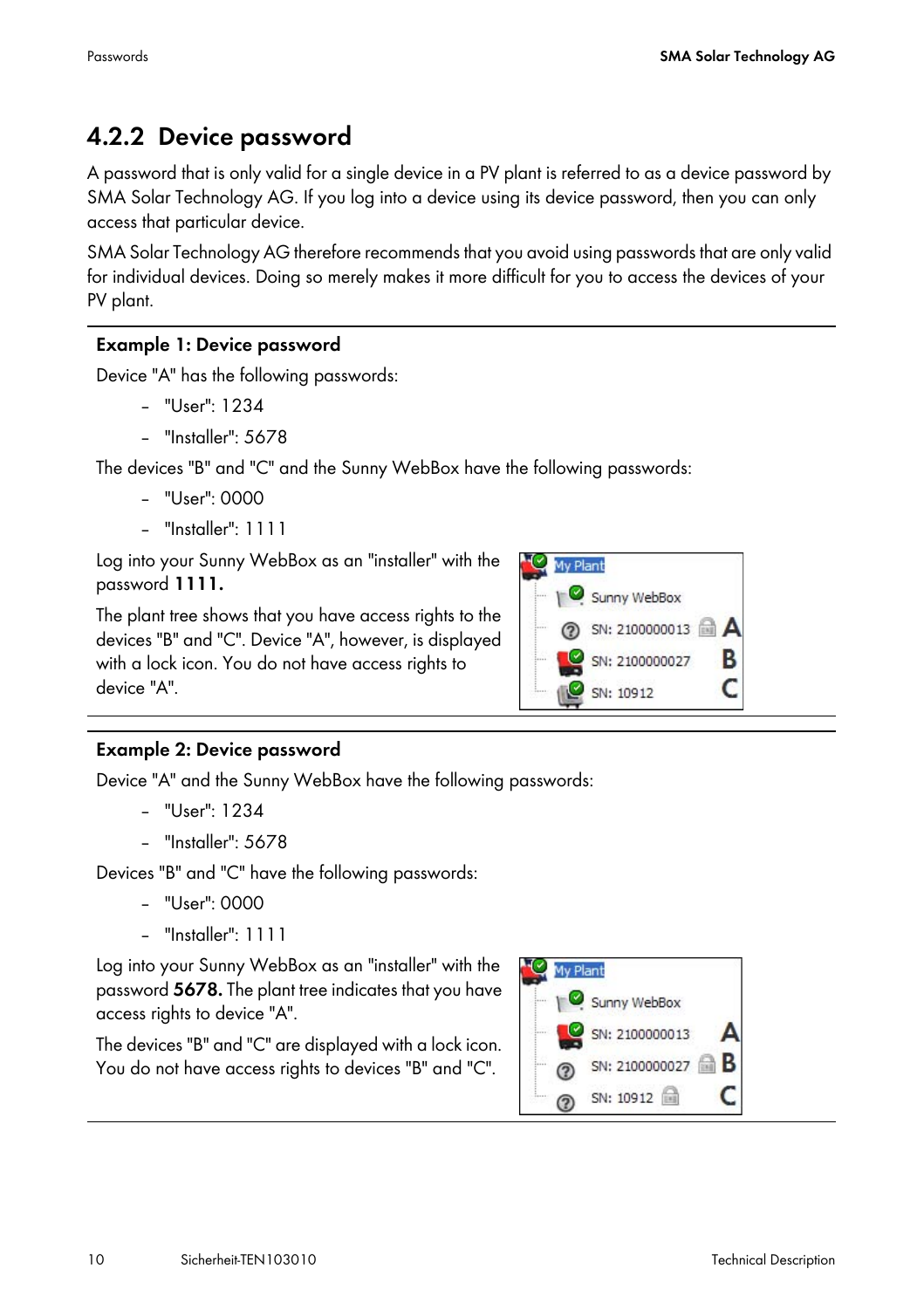## <span id="page-10-0"></span>**4.2.3 Personal Unlocking Key (PUK)**

If you have forgotten the plant password, you can always use a Personal Unlocking Key (PUK) to unlock the devices of your PV plant (see section [9 "Logging into a Bluetooth PV Plant without a](#page-18-0)  [Password", page 19\)](#page-18-0). For every inverter and every Sunny WebBox there is 1 PUK for each user group ("user" and "installer").

You can request a PUK from SMA Solar Technology AG. The PUK is valid for the device and the user group it was assigned to by the SMA Serviceline.

• If you have any questions about PUKs, contact the SMA Serviceline (by e-mail, see section [10 "Contact", page 20](#page-19-0)).

## <span id="page-10-1"></span>**4.2.4 SMA Grid Guard Code**

The SMA Grid Guard code is a personal code that is required to change any grid-related parameters (SMA Grid Guard parameters) of your inverter (see section [6 "SMA Grid Guard", page 14\)](#page-13-0).

You can request your own SMA Grid Guard code from SMA Solar Technology AG.

The application form is available at www.SMA.de/en in the Downloads section under the "Certificate" category of the inverter in question.

## <span id="page-10-2"></span>**4.3 Purpose of Passwords**

## <span id="page-10-3"></span>**4.3.1 Password for Sunny Explorer**

When you launch the Sunny Explorer, you will be asked to enter the plant password.

Entering the password for Sunny Explorer has the following purpose:

• Sunny Explorer needs the plant password to access the devices of your PV plant. Only when Sunny Explorer has access to the devices of your PV plant will you be able to read information and change settings (depending on the user group) via Sunny Explorer.

You do not need the password to access the Sunny Explorer user interface. If the password you entered in Sunny Explorer does not match the plant password, you will still be able to access the Sunny Explorer user interface. If the password you entered differs from the plant password, Sunny Explorer will display the devices in the plant tree with a lock icon.

## <span id="page-10-4"></span>**4.3.2 Password for Sunny WebBox**

You will be asked to enter a password when you go to the start page of Sunny WebBox. Entering a password for the Sunny WebBox has the following purpose:

- It authorizes you to access the Sunny WebBox user interface.
- It authorizes the Sunny WebBox to access the devices of your PV plant.

For the Sunny WebBox to be able to access the devices of your PV plant, the password for the Sunny WebBox must be the same as the plant password.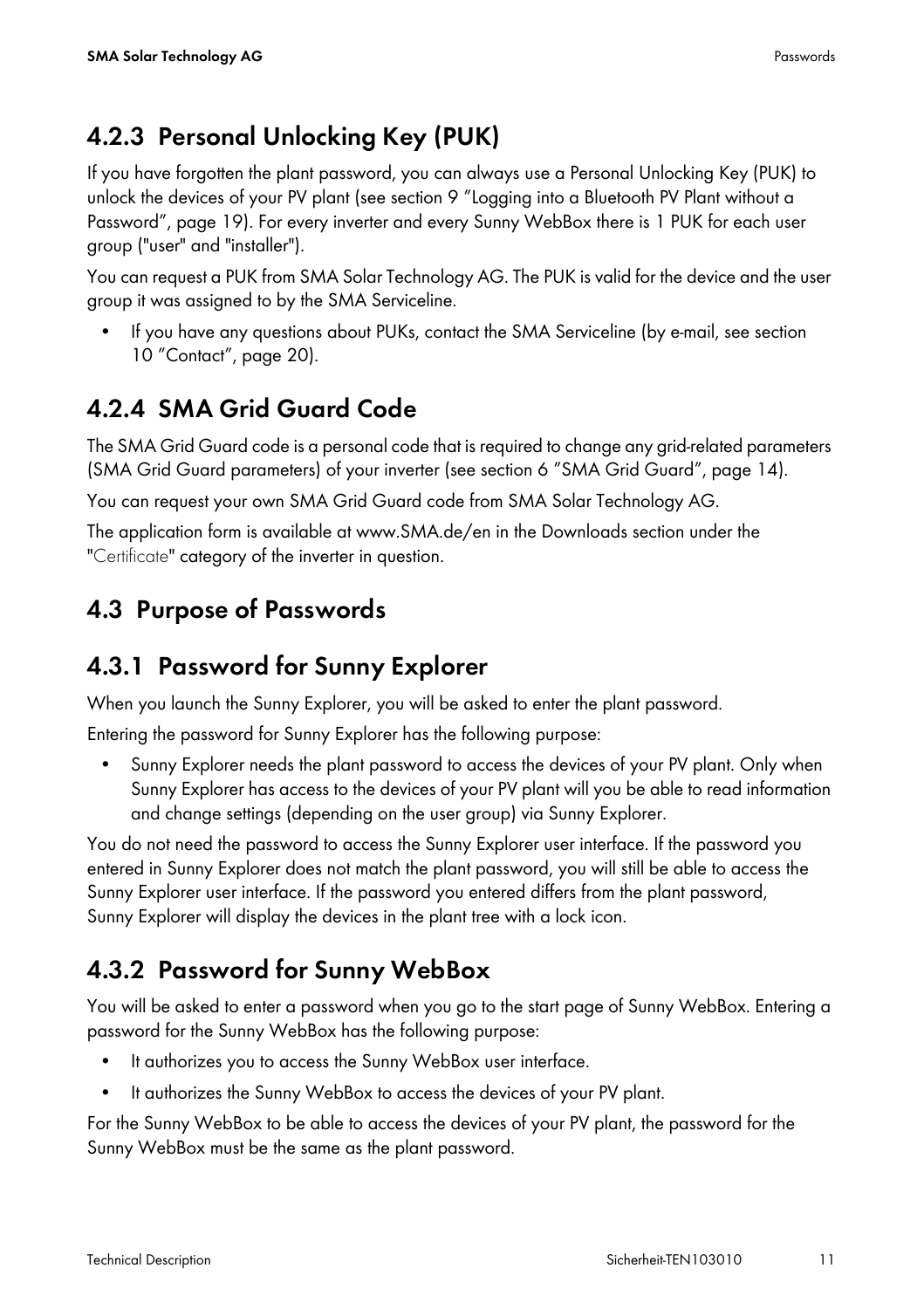## <span id="page-11-0"></span>**4.3.3 Password for Sunny Beam**

Sunny Beam displays basic data from your PV plant. Sunny Beam does not allow you to make changes to security-related parameters for the devices of your PV plant. As a result, Sunny Beam does not distinguish between the "user" and "installer" user groups. Sunny Beam only uses the plant password of the "user" user group.

Entering the password for Sunny Beam has the following purpose:

• It authorizes the Sunny Beam to access the devices of your PV plant.

## <span id="page-11-1"></span>**4.4 Strength of Passwords**

## <span id="page-11-2"></span>**4.4.1 Recommendations for Assigning Passwords**

The strength of your password determines how secure your PV plant is from unauthorized access. Note the following when choosing your password:

- Enter a password that has 8 or more characters.
- Use a combination of upper and lowercase letters, special characters and numbers.
- Do not use names or common words (e.g., dog, cat, house).
- Avoid using words that have any personal relevance to you such as the names of persons or pets, personal identification numbers or car license plates.
- Do not repeat names or words (e.g., househouse, catcat).
- Do not combine numbers and letters in the same order as they appear on your keyboard (e.g., "12345", "qwerty").

## <span id="page-11-3"></span>**4.4.2 Showing Password Strength**

When choosing a password, Sunny Explorer and Sunny WebBox will indicate the strength of the password in the following steps:

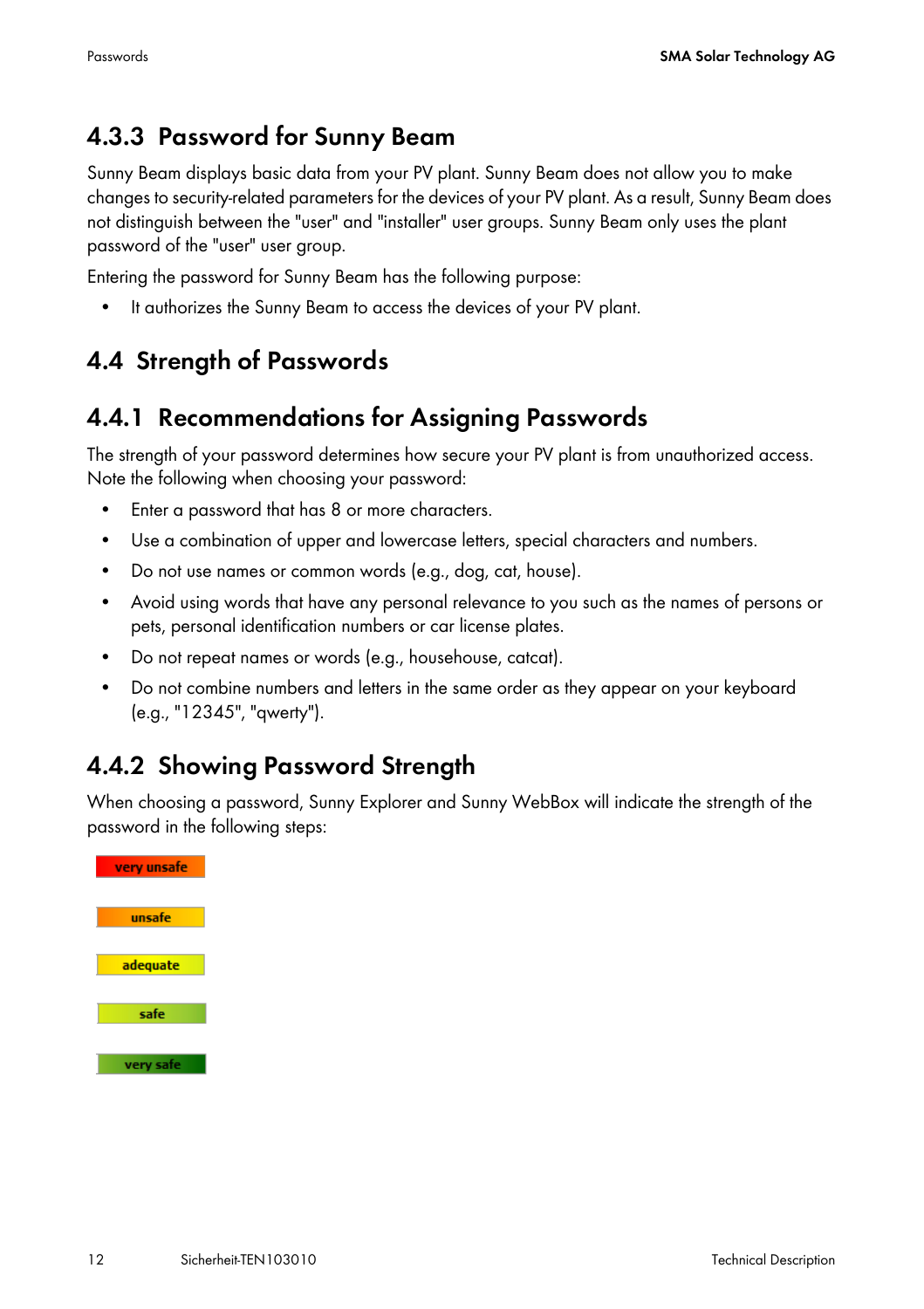## <span id="page-12-0"></span>**5 Protecting your PV Plant from Unauthorized Access**

- Change your passwords at regular intervals.
- Use different passwords for each user group.
- Never leave slips of paper with passwords lying around.
- Install a firewall in Ethernet networks.
- Close unnecessary ports in Ethernet networks.
- Use very strong passwords (see section [4.4.1 "Recommendations for Assigning](#page-11-2)  [Passwords", page 12\)](#page-11-2).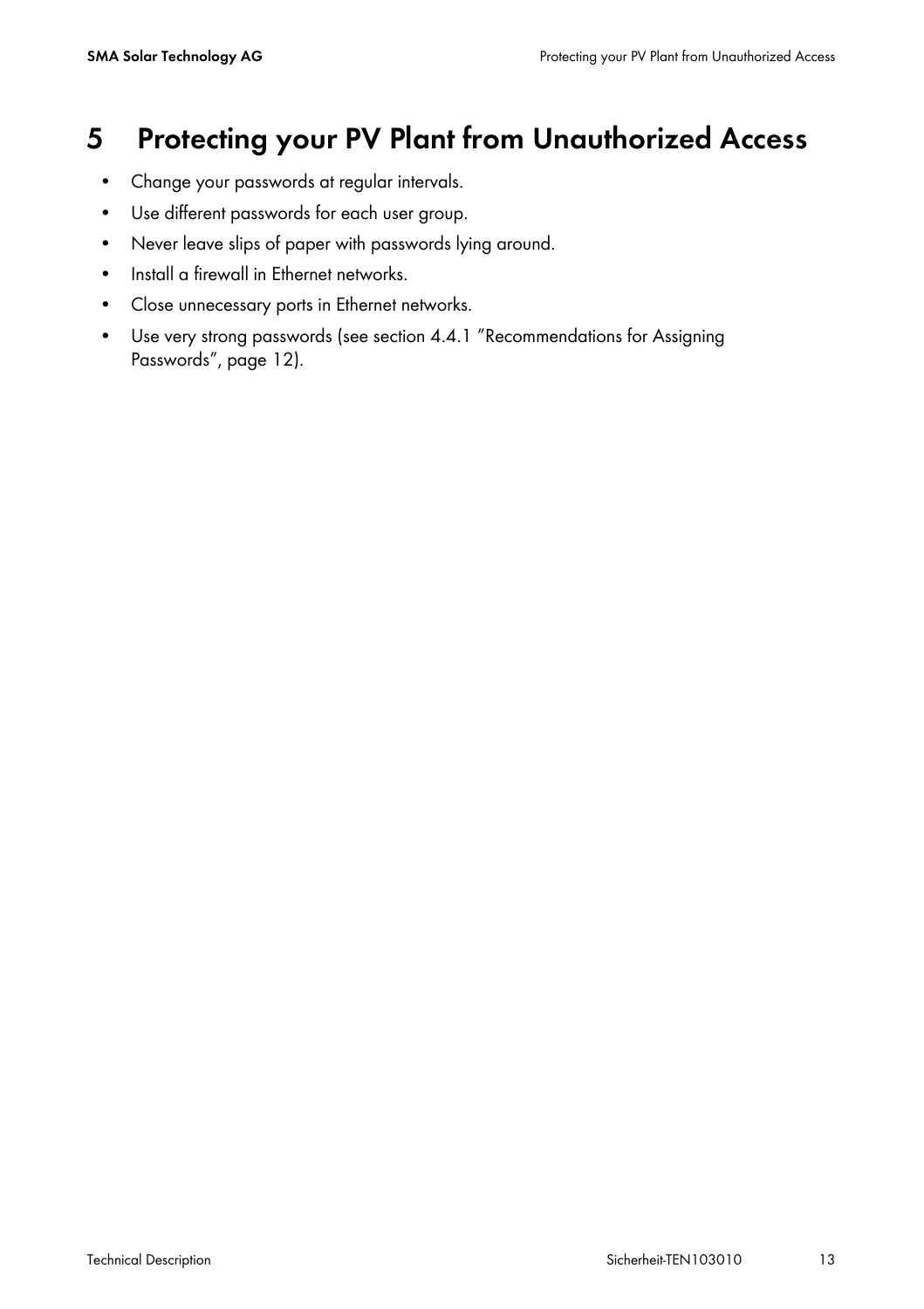# <span id="page-13-0"></span>**6 SMA Grid Guard**

#### <span id="page-13-1"></span>**6.1 SMA Grid Guard Parameters**

You can control how an inverter operates on a grid via its disconnection point. This disconnection point is referred to as the SMA Grid Guard. The disconnection point monitors the grid by comparing the grid-relevant settings of your inverter (SMA Grid Guard parameters) with the parameters of the power grid.

If grid parameters differed from the SMA Grid Guard parameters, the disconnection point will stop the inverter from supplying power.

The SMA Grid Guard parameters of a new inverter are preset and do not normally have to be changed. In some cases, however, the default SMA Grid Guard parameters may need to be changed to match local grid conditions.

To change SMA Grid Guard parameters, you must meet the following requirements:

- ☐ You are a trained electrician.
- ☐ You have received a personal SMA Grid Guard code from SMA Solar Technology AG.
- ☐ The utility operator has allowed you to change the SMA Grid Guard parameters.

If you have the SMA Grid Guard code, then you can use either Sunny Explorer or Sunny WebBox to change the parameters of SMA Grid Guard.

Any changes you make to the SMA Grid Guard parameters will be recorded in the event logs of the inverter.

## <span id="page-13-2"></span>**6.2 Requesting an SMA Grid Guard Code**

You can request your own personal SMA Grid Guard code from SMA Solar Technology AG. The application form is available at www.SMA.de/en in the Downloads section under the "Certificate" category of the inverter in question.

## <span id="page-13-3"></span>**6.3 Entering the SMA Grid Guard Code**

- 1. Log into your PV plant as an "installer" via Sunny Explorer or Sunny WebBox.
- 2. Enter the Grid Guard code (see the user manual for either the Sunny Explorer or the Sunny WebBox with *Bluetooth* Wireless Technology).
- ☑ After a brief delay, Sunny Explorer and Sunny WebBox will show an SMA Grid Guard icon next to each device in the plant tree.

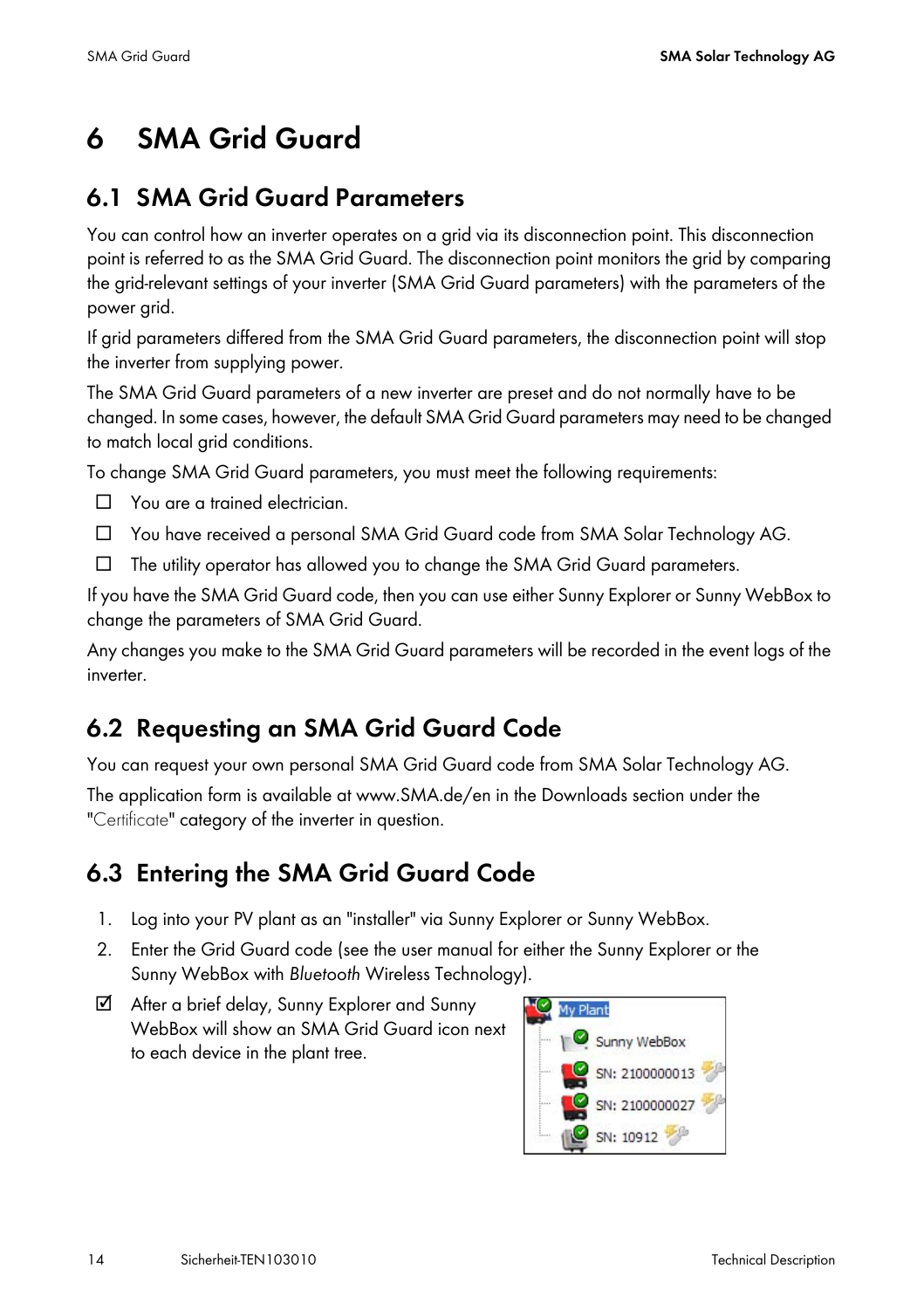# <span id="page-14-0"></span>**7 Choosing a Plant Password**

#### <span id="page-14-1"></span>**7.1 Permissible Characters for Passwords**

Passwords may not contain more than 12 characters. The following characters can be used:

- Uppercase letters
- Lowercase letters
- Numbers: 0 9
- Special characters: ? | -

## <span id="page-14-2"></span>**7.2 Choosing a Plant Password with Sunny Explorer**

#### **A connection must be made to the inverters before you can actually choose a plant password!**

Note that Sunny Explorer will not be able to connect to the inverters if they set to night mode.

• Do not change the password if the inverters are in night mode!

#### **After changing the plant password via Sunny Explorer, make sure the password of the Sunny WebBox matches the plant password!**

If you select a plant password via Sunny Explorer, then you must change the password of your Sunny WebBox to match the plant password. If the password of your Sunny WebBox does not match the plant password, the Sunny WebBox will be unable to access the PV plant after a restart.

- Change the password of the Sunny WebBox to match the plant password you selected through Sunny Explorer (see the user manual for the Sunny WebBox with *Bluetooth* Wireless Technology).
- 1. Start Sunny Explorer.
- 2. Log in as "installer".
- 3. Select the plant in the plant tree.
- 4. Choose the plant password:
	- Click the **Settings** tab.
	- Select the parameter group **User Rights > Access Control.**



- Select [Edit].
- Choose different plant passwords for the "user" and "installer" user groups.
- Select [Save].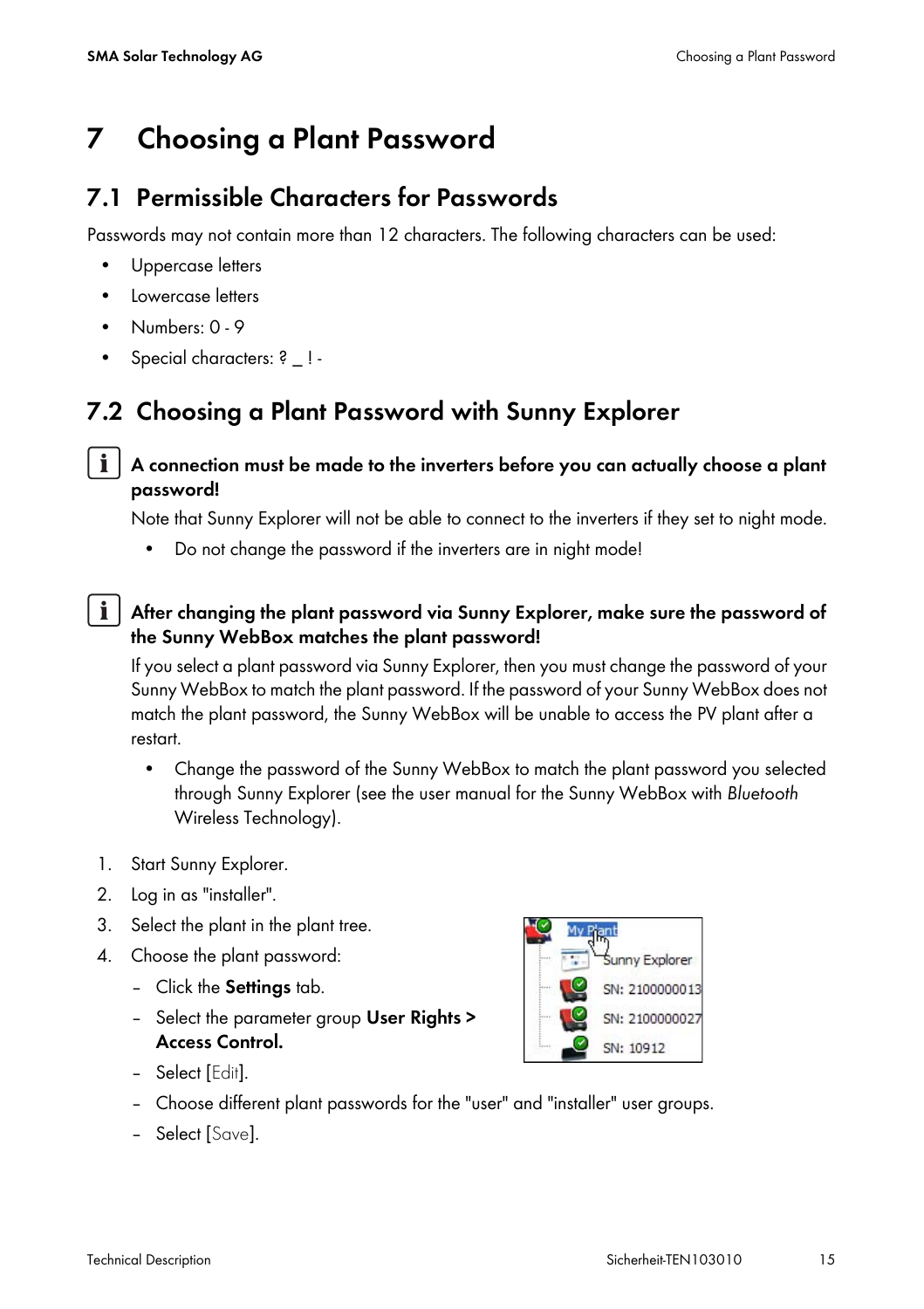- 5. Change the password for the Sunny WebBox to match the plant password:
	- Log into the Sunny WebBox as the "installer".
	- Select the Sunny WebBox in the plant tree.
	- Click the **Settings** tab.
	- Select the parameter group **User Group > Access Control.**
	- Enter the plant password you chose via Sunny Explorer into the field of the relevant user group.



– Select [Save].

## <span id="page-15-0"></span>**7.3 Choosing a Plant Password via Sunny WebBox**

**A connection must be made to the inverters before you can actually choose a plant password!**

Note that the Sunny WebBox will not be able to connect to the inverters if they are in night mode.

- Do not change the password if the inverters are in night mode!
- 1. Log into the Sunny WebBox as the "installer".
- 2. Select the plant in the plant tree.
- 3. Change plant password:
	- Click the **Settings** tab.
	- Select the parameter group **User Group > Access Control.**
	- Choose different plant passwords for the "user" and "installer" user groups.
- Sunny WebBox SN: 210000001 SN: 210000002 SN: 10912

– Select [Save].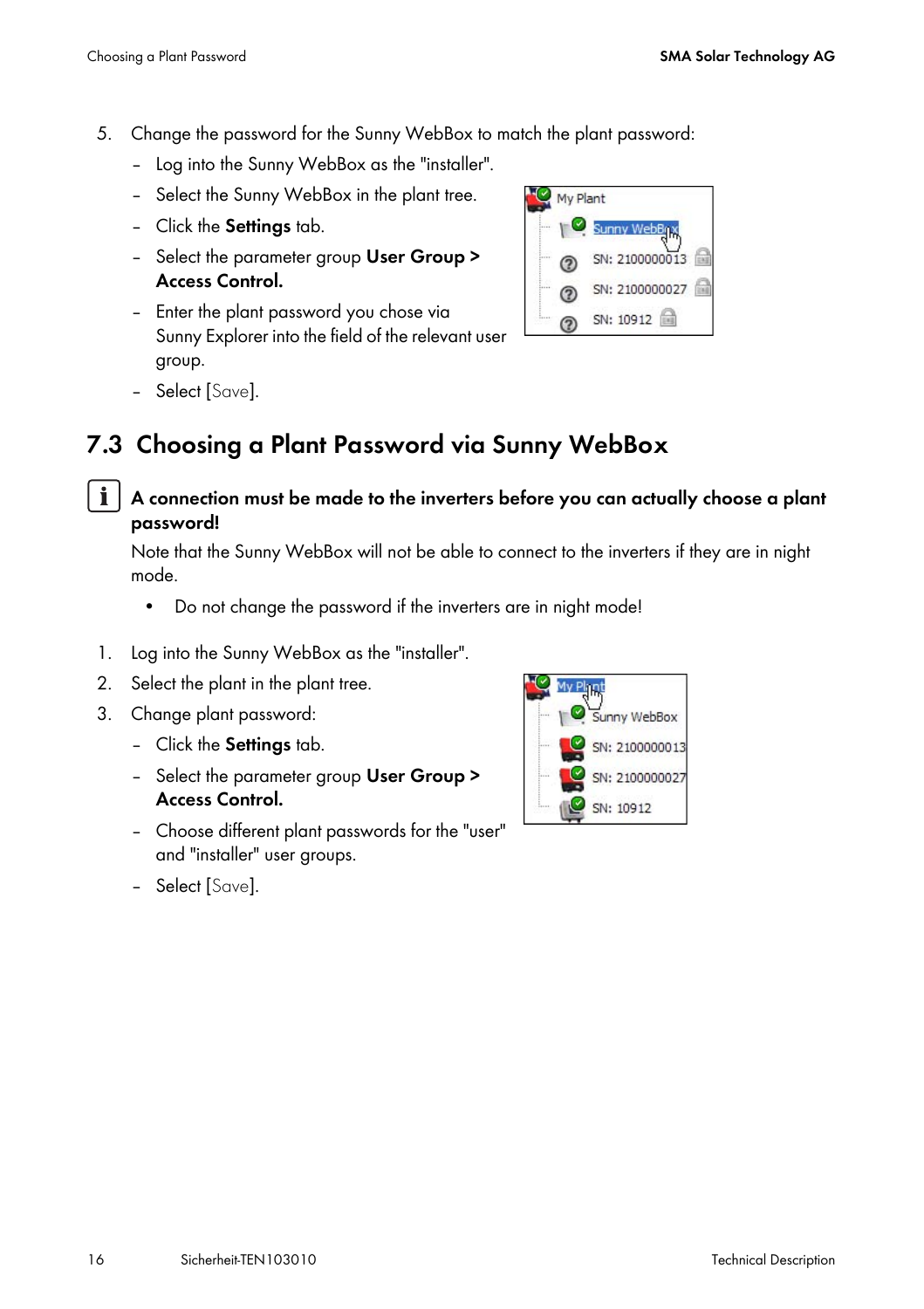# <span id="page-16-0"></span>**8 Adding New Devices to a** *Bluetooth* **PV Plant**

#### <span id="page-16-1"></span>**8.1 Using Sunny Explorer to Add Devices to a** *Bluetooth* **PV Plant**

#### **Requirements:**

- ☐ You know the device password of the new device:
	- If the new device comes from SMA Solar Technology AG, its default passwords will be 0000 ("user") and 1111 ("installer").
	- If you want to use a device from another plant, then the password for "user" and "installer" is the same as the one used in the other plant.
- ☐ You know the plant password of the PV plant.
- ☐ You know the NetID of the PV plant.
- 1. Enter the NetID of the PV plant in the new device.
- 2. Start Sunny Explorer.
- 3. Log into devices such as "installer" with the device password.
- 4. Select the new device in the plant tree.
- 5. Make sure the device password of the new device is the same as the plant password of the PV plant.
- ☑ The new device has been added to your PV plant. You can use the plant password to access all the devices of your PV plant.

## <span id="page-16-2"></span>**8.2 Using Sunny WebBox to Add Devices to a** *Bluetooth* **PV Plant**

#### **Requirements:**

- ☐ You know the device password of the new device:
	- If the new device comes from SMA Solar Technology AG, its default passwords will be 0000 ("user") and 1111 ("installer").
	- If you want to use a device from another plant, then the password for "user" and "installer" is the same as the one used in the other plant.
- ☐ You know the plant password of the PV plant.
- ☐ You know the NetID of the PV plant.
- 1. Enter the NetID of the PV plant in the new device.
- 2. Log into the Sunny WebBox as an "installer" with the plant password.
- 3. Select the plant in the plant tree.
- 4. Make sure the plant password of your PV plant is the same as the device password of the new device (see section [7.3 "Choosing a Plant Password via Sunny WebBox", page 16\)](#page-15-0).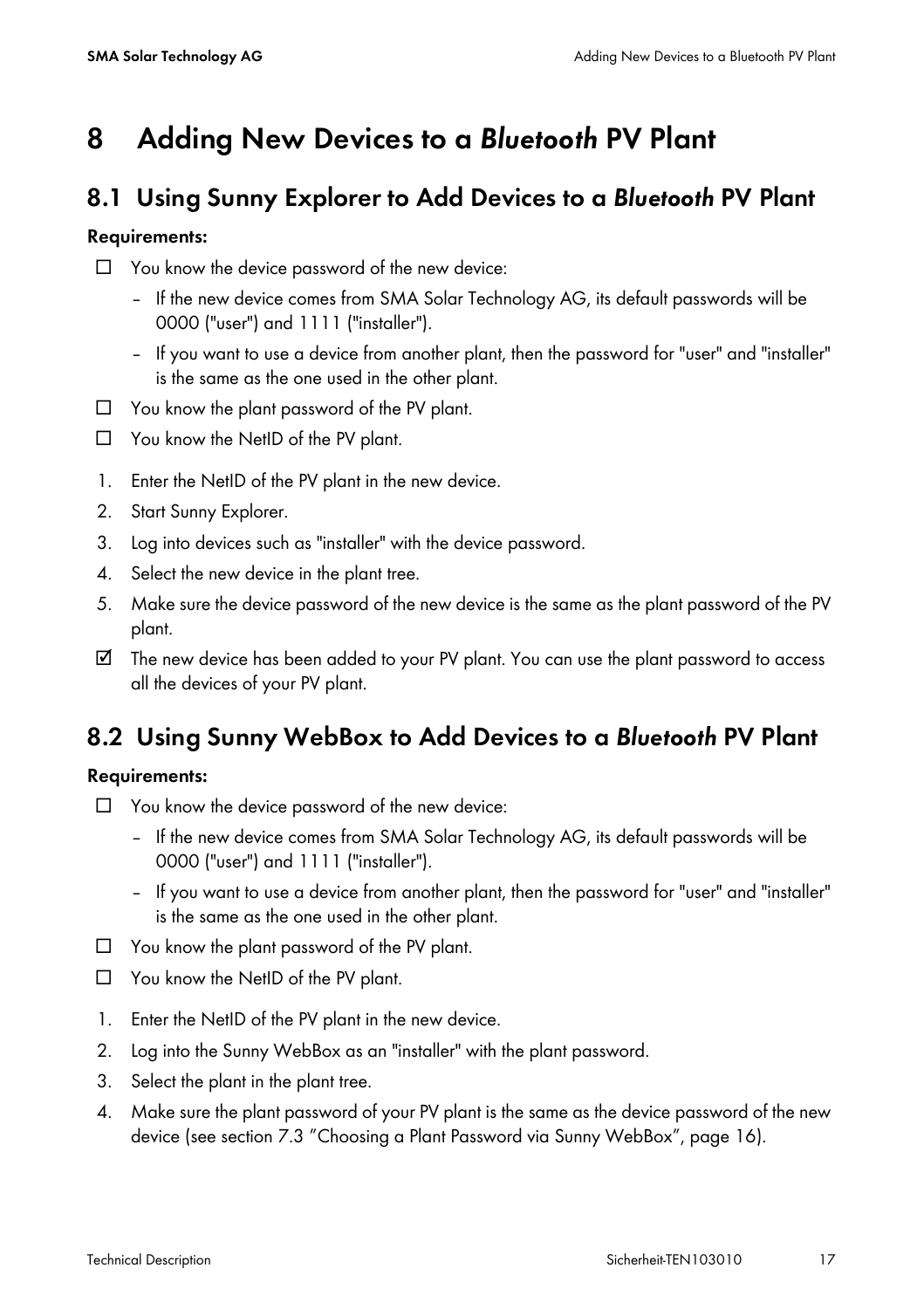#### 5. **Setting a new plant password can take a few minutes.**

It can take a few minutes for the Sunny WebBox to change the plant password for all devices of the PV plant to match the device password of the new device.

- Wait until all the devices in the plant tree appear without a lock icon.
- 6. Select the plant in the plant tree.
- 7. Choose any plant password (see section [7.3 "Choosing a Plant Password via Sunny](#page-15-0)  [WebBox", page 16](#page-15-0)).
- ☑ The new device has been added to your PV plant. You can use the plant password to access all the devices of your PV plant.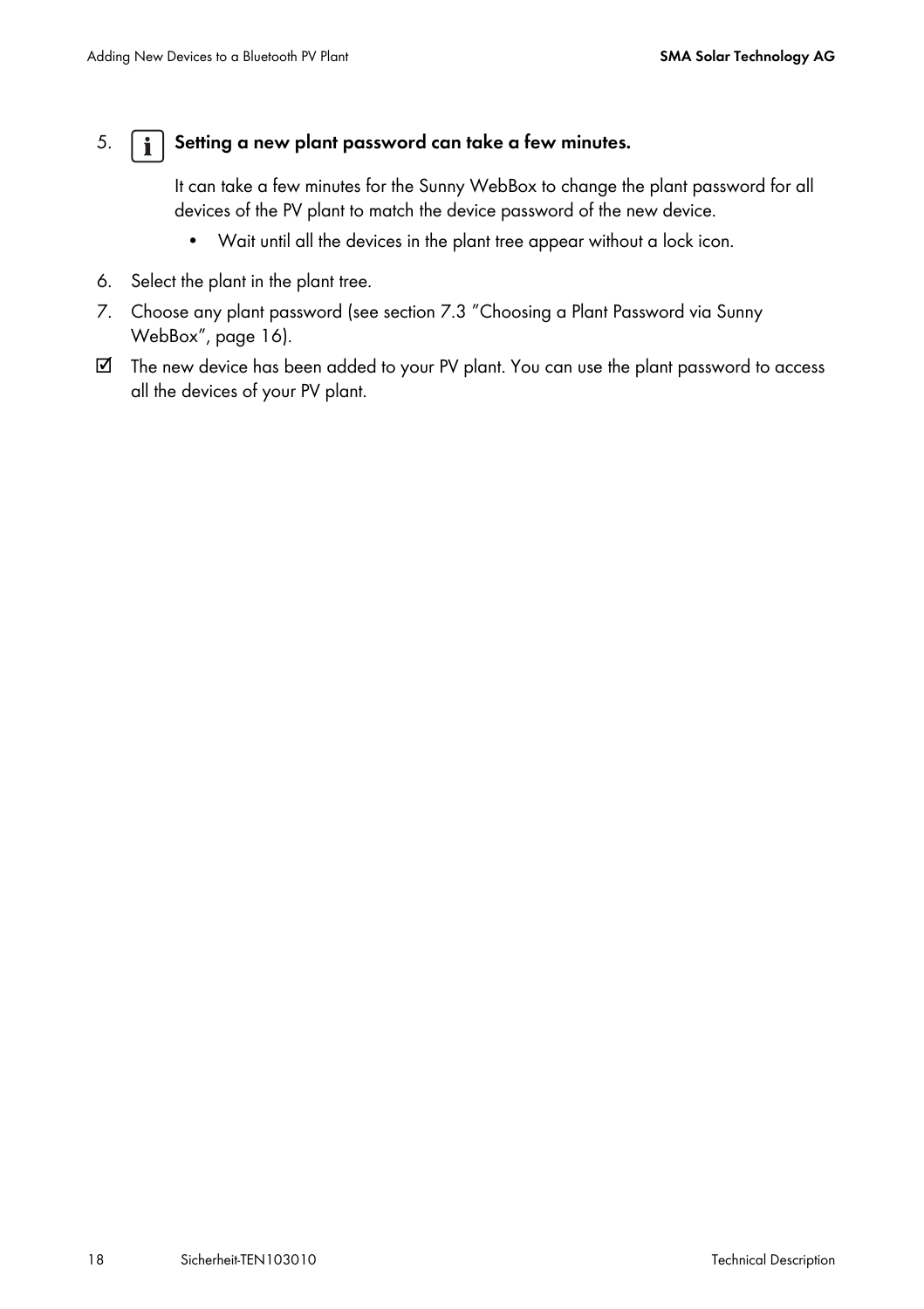# <span id="page-18-0"></span>**9 Logging into a** *Bluetooth* **PV Plant without a Password**

If you have forgotten your plant password, you can always use a Personal Unlocking Key (PUK) to unlock the devices of your PV plant (see section [4.2.3 "Personal Unlocking Key \(PUK\)", page 11\)](#page-10-0).

#### i. **Unlocking the inverter with PUK**

Unlocking inverters with PUKs can only be done via Sunny Explorer (see Sunny Explorer user manual).

- 1. Request a PUK from SMA Solar Technology AG (see Sunny Explorer or Sunny WebBox with *Bluetooth* Wireless Technology user manual).
- 2. Unlock the device with a PUK (see Sunny Explorer or Sunny WebBox with *Bluetooth* Wireless Technology user manual).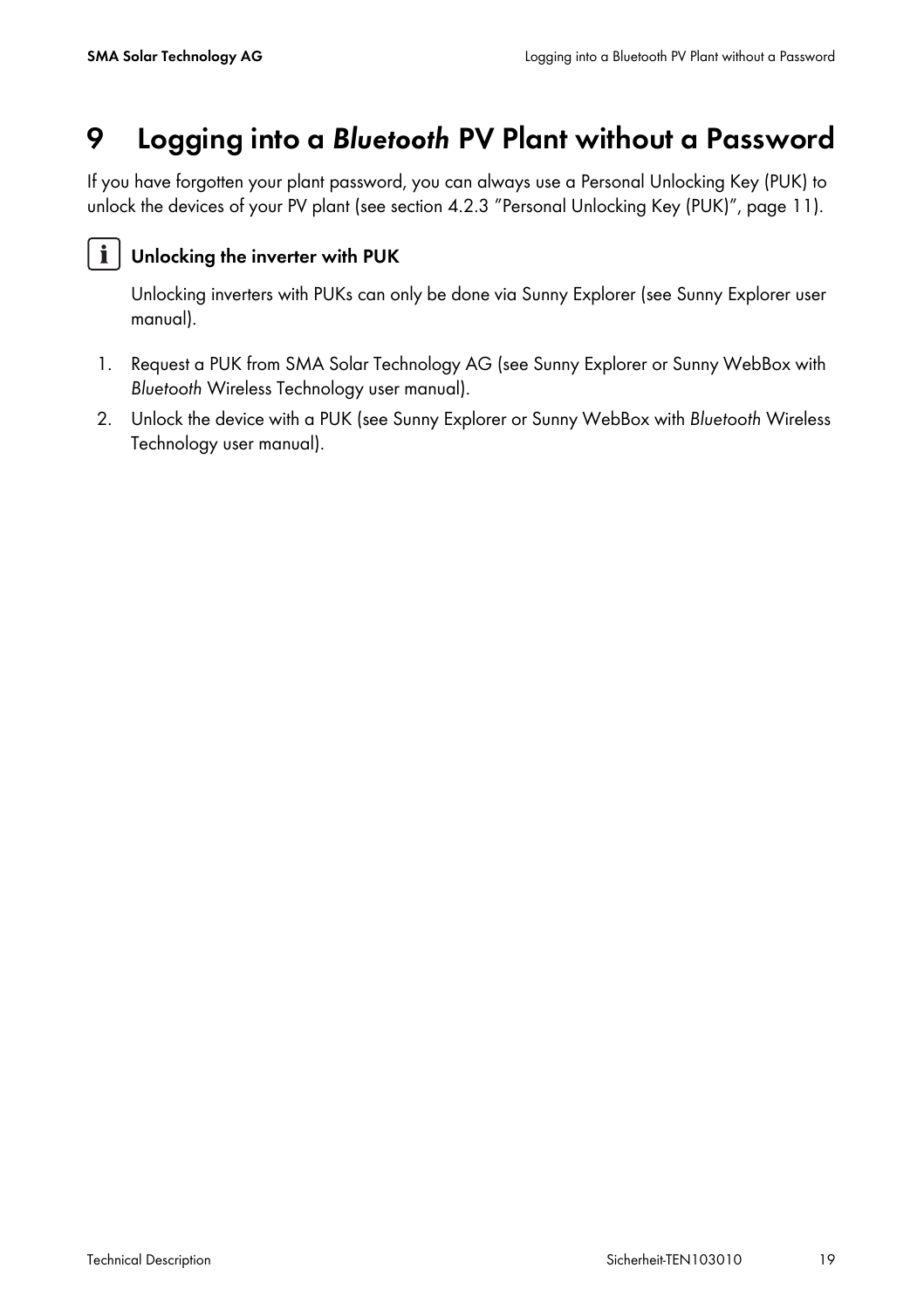# <span id="page-19-0"></span>**10 Contact**

If you have technical problems concerning our products, contact the SMA Serviceline. We require the following information in order to provide you with the necessary assistance:

- Type and serial number of the inverter
- Type and serial number or version of the communication device (e.g., Sunny Beam, Sunny Explorer, Sunny WebBox)
- Detailed description of the problem

#### **SMA Solar Technology AG**

Sonnenallee 1 34266 Niestetal, Germany www.SMA.de

#### **SMA Serviceline**

| Inverters:                       |  | +49 561 9522 1499  |  |
|----------------------------------|--|--------------------|--|
| Communication: +49 561 9522 2499 |  |                    |  |
| Fax:                             |  | +49 561 9522 4699  |  |
| E-Mail:                          |  | Serviceline@SMA.de |  |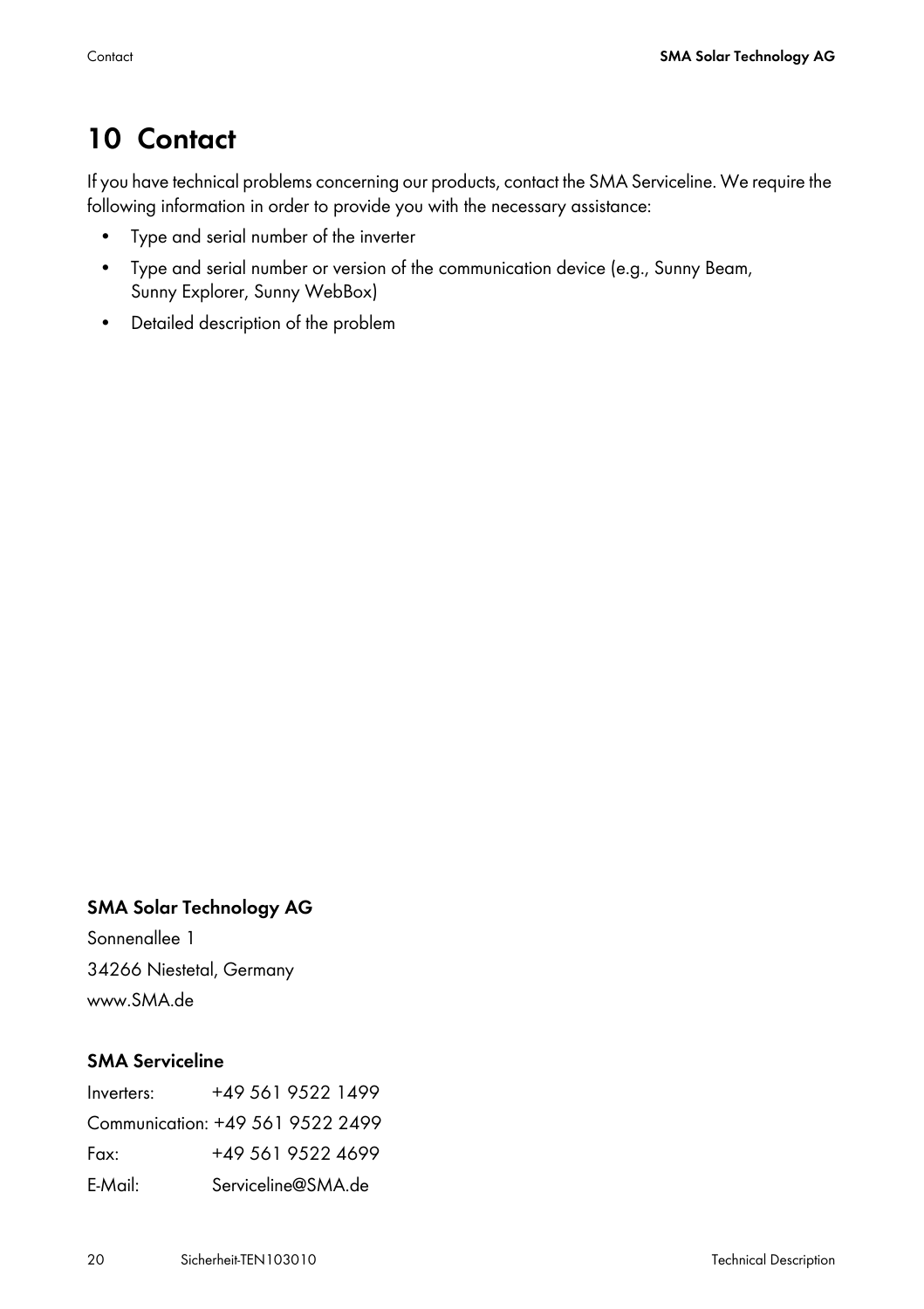The information contained in this document is the property of SMA Solar Technology AG. Publishing its content, either partially or in full, requires the written permission of SMA Solar Technology AG. Any internal company copying of the document for the purposes of evaluating the product or its correct implementation is allowed and does not require permission.

#### **Exclusion of liability**

The general terms and conditions of delivery of SMA Solar Technology AG shall apply.

The content of these documents is continually checked and amended, where necessary. However, discrepancies cannot be excluded. No guarantee is made for the completeness of these documents. The latest version is available online at www.SMA.de or from the usual sales channels.

Guarantee or liability claims for damages of any kind are excluded if they are caused by one or more of the following:

- Damages during transportation
- Improper or inappropriate use of the product
- Operating the product in an unintended environment
- Operating the product whilst ignoring relevant, statutory safety regulations in the deployment location
- Ignoring safety warnings and instructions contained in all documents relevant to the product
- Operating the product under incorrect safety or protection conditions
- Altering the product or supplied software without authority
- The product malfunctions due to operating attached or neighboring devices beyond statutory limit values
- In case of unforeseen calamity or force majeure

The use of supplied software produced by SMA Solar Technology AG is subject to the following conditions:

- SMA Solar Technology AG rejects any liability for direct or indirect damages arising from the use of software developed by SMA Solar Technology AG. This also applies to the provision or non-provision of support activities.
- Supplied software not developed by SMA Solar Technology AG is subject to the respective licensing and liability agreements of the manufacturer.

#### **SMA Factory Warranty**

The current guarantee conditions come enclosed with your device. These are also available online at www.SMA.de and can be downloaded or are available on paper from the usual sales channels if required.

#### **Trademarks**

All trademarks are recognized even if these are not marked separately. Missing designations do not mean that a product or brand is not a reaistered trademark.

The *Bluetooth*® word mark and logos are registered trademarks owned by Bluetooth SIG, Inc. and any use of such marks by SMA Solar Technology AG is under license.

#### **SMA Solar Technology AG**

Sonnenallee 1 34266 Niestetal Germany Tel. +49 561 9522-0 Fax +49 561 9522-100 www.SMA.de E-Mail: info@SMA.de © 2004 to 2010 SMA Solar Technology AG. All rights reserved